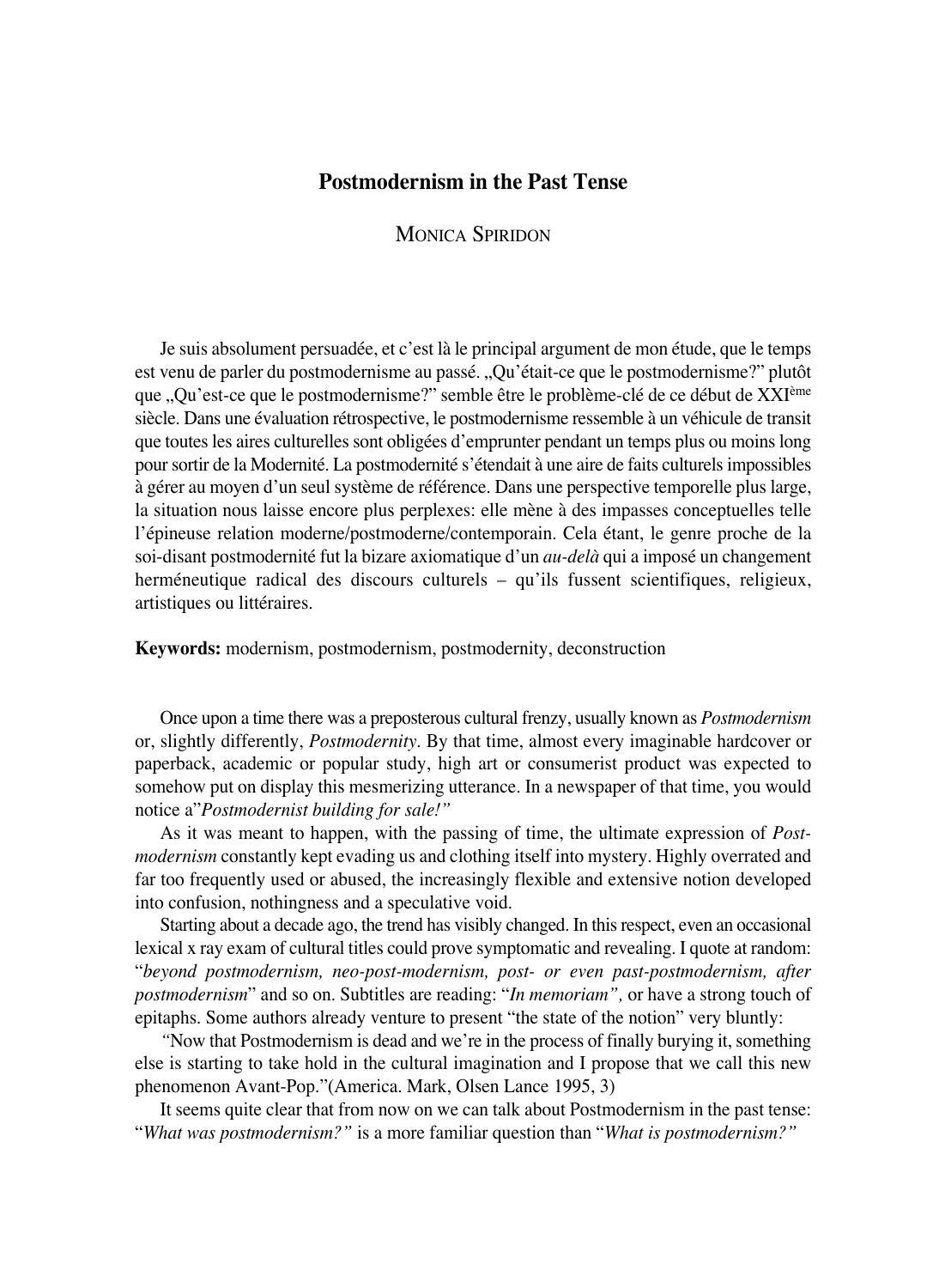A possible answer is that Postmodernity had been something like a break, a passage, an interval, an interregnum, a stop-gap, an interim or an in-between Modernity, on one hand, and something different, which was expected to follow thereafter, on the other. Now, in retrospect, we are able to contemplate this once unforeseeable future as our near past. In more than one respect postmodernism now resembles a transit vehicle, which almost all cultural areas had to ride for certain lapses of time in order to escape Modernity. After which they all took turns to abandon it. As a matter of fact, between mid sixties and late eighties, "postmodern" was no more no less than the synonym of *Now* or Nowadays*.*

There was moreover an ambiguous subtext to the discussion in the confusion between the *postmodern age –* as an intellectual set of options as well as a period chronologically following modernity – and, on the other hand, the existence of *postmodernism* as a style of expression and as an artistic program on the other.

As far as its first hypostasis is concerned, special emphasis should be put on the strong pressure and influence of science: thermodynamics (Prigogine, Stengers,1979) and their "*la nouvelle alliance*"; mathematics and pshysics with Heisenberg's equations, fuzzy logic and fuzzy systems, the uncertainties of quantum pshysics, non-Euclidian geometry and especially Mandelbrot's thesis of the infinite fractal dimensions of the Britain coastline. Mandelbrot, as a case in point, has been canonized by Lyotard as a practitioner of postmodern science. His fractals have become an icon of the chaotic processes that sum up the endless fragmentations of postmodernity. (Mandelbrot, 1977). It challenged the Euclidean strategy of approximating the ideal and unchanging forms of the world and replaced them with a geometry of endless change and differentiation. Equally it challenged cultural topographies and the realm of values – thus becoming the genetic impulse of the so called "*Aesthetic of chaos".*

Cutting through the otherwise huge bibliography gathered on the matter reveals almost as many if not more postmodernisms as there are geographical areas, cultures, fields of speculation and creation. The Babel-like polysemy of the notion finally triggered conflicting reactions that suspected postmodernism of clearly incompatible tendencies: it seemed guilty of harboring an excessive historicism and at the same time a pernicious anachronism, of a nihilistic radicalism as well as of a nostalgic conservatism, of a commercialism that verges kitsch but also of an elitist arrogance and so on and so forth.

Postmodernity covered an area of cultural facts impossible to master by means of a unique reference system. It became a generic homonymy feeding a considerable confusion and consequently it left several fundamental questions open to discussion:

– When exactly did postmodernity emerge? Was it immediately after World War Two or rather after the exhaustion of the post-war radical and exclusive neo-modernisms?

– Did we witness a self sufficient cultural age or just a steppingstone into a new century as well as into a new millennium?

– With respect to modernity, was postmodernity an exclusivist movement or was it on the contrary, an inclusive, accumulative one?

– As far as artistic creations (the languages of arts) are concerned, was there any postmodernist reality accessible to genuine perception or were we dealing with an intellectual product in search for an empiric *raison d'être*?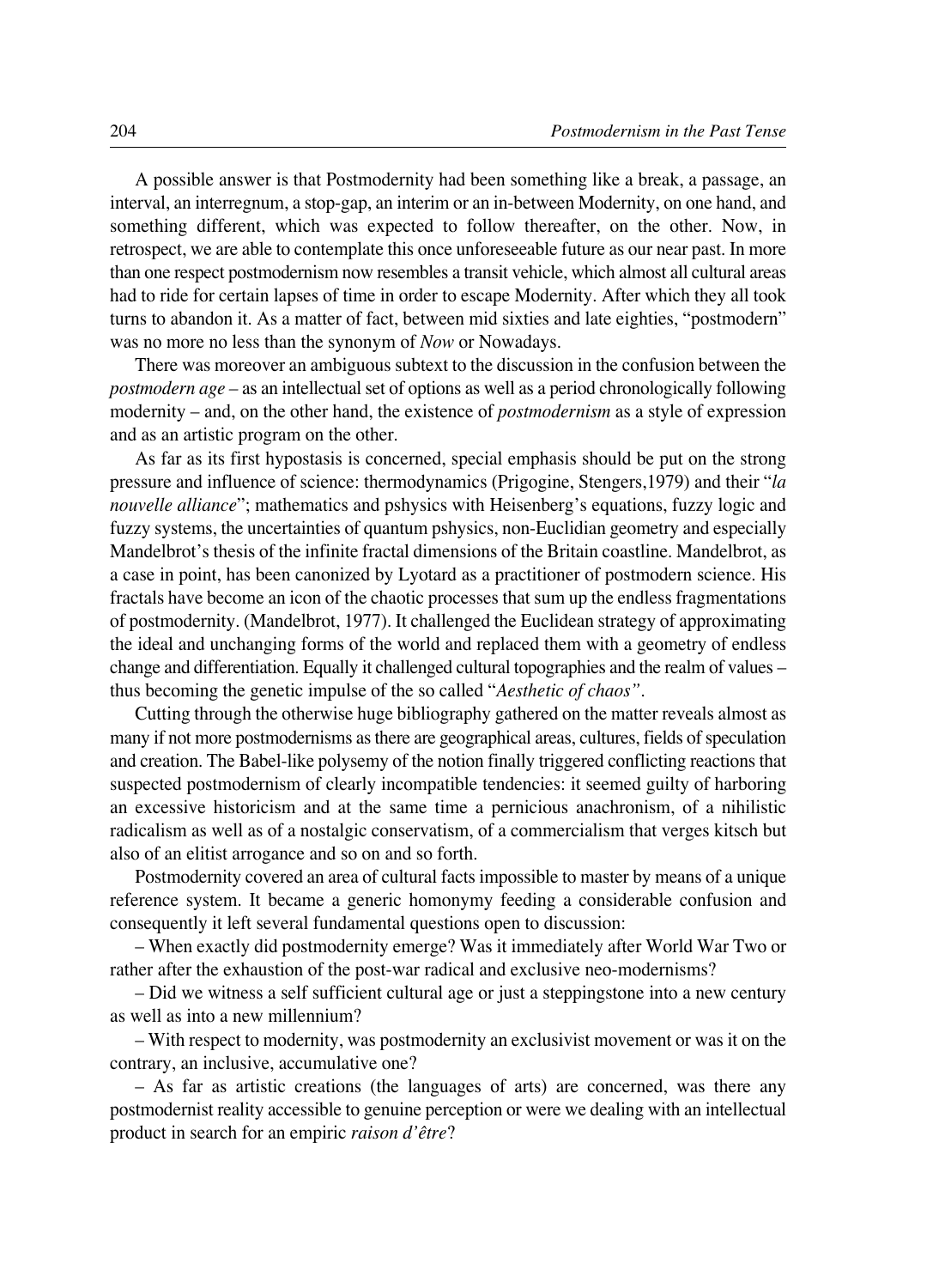This aside to complicate matters even further, the notion stretched its significance from the phenomenological sphere to that of axiology, where it became a basis for sharp value judgment. Seen from opposite angles, the same qualities became cause of both when judged by the standards and norms of postmodernity.

Put in a broader temporal perspective the situation seems even more tricky, leading to conceptual dead ends such as the relationship: modern/postmodern/contemporary. Consequently Arthur Danto maintains that it is much better to talk about a post-historical contemporaneity emerging "After the Death of Art", when no other discernible direction likely to be of help is emerging:

"In any case, the distinction between the modern and the contemporary did not become clear until well into the seventies and eighties. Contemporary art would for a long time continue *to be the modern art produced by our contemporaries*. At some point, they clearly stopped being a satisfactory way of thinking, as evidenced by the need to invent the term "postmodern". However, perhaps "postmodern" was too strong a term, too closely identified with a certain sector of contemporary art. In truth, the term "postmodern" really does seem to me to designate a certain style we can learn to recognize, the way we learn to recognize instances of the baroque or of the rococo." (Danto 1997, 11)

According to Danto, postmodernism marks a specific style and we have already passed this first age of the progressive death of art: the primeval moment following the genuine question: *Why I am a work of art?* or *When it is art?* But clearly this moment is still a historical and hence an obsolete one on our way moving towards *Who knows where…*

Conceived oppositionally, as the negation of everything bourgeois, Modernist freedom could have dreamed completely new worlds within art. The term postmodernism referred to a departure from both high Modernism and the neo-avant-gardes. In the absence of foundational truths and values, that Modernity spurns, could any principle of solidarity be found? Fragmentation subjectivism, anarchy, perpetual conflict and anomie seemed the inevitable consequence of the breakdown of religious and philosophical certitude.

In a specific way, postmodernism extended the anarchistic attacks against humanist foundations, against the existing order and against the explicit quest for a true pluralism. It celebrated heterogeneity; it revived earliest visions of a unified world and undermined monoliths wherever they were. Due to the overwhelming number of modernist style models, there have been as many forms of postmodernism as there had been high modernisms in place. Postmodernism was thus progressively moving towards relativism. In the idioms of various arts, postmodern pluralism – occasionally labeled as eclecticism – took shape by virtue of its own law, which was specifically the apocalyptic belief that "*anything goes",* the fatalistic modernist belief that "*nothing works*", turned upside down.

Under the circumstances, the either genuine or phony claim of pristine invention was irreversibly lost. Postmodernity rendered legitimate the return to any former method, any former status, any former technique or manner as a simple pre-requisite. Any already existing formula in the cultural repertoire could be promoted and brought back onto the scene. Postmodernism shrewdly played the card of memory. Cultural successorship – the creator as an heir of the *already created* – was granted value and became one of the few artistic norms still observed.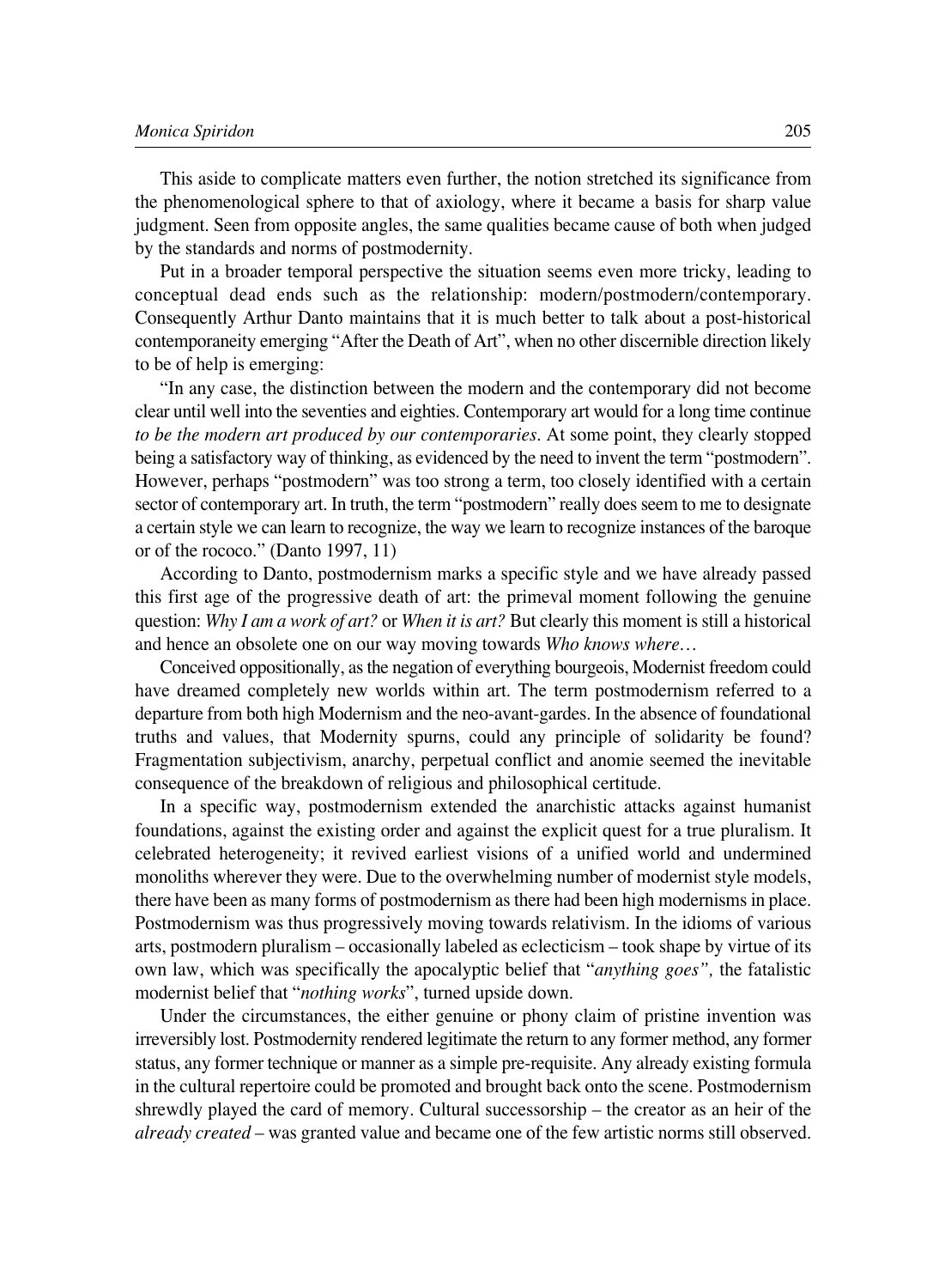Yet, as far as literature was concerned, there were at least a few features to be found that could conveniently converge under the postmodern sky. Among them, tolerance and the drive towards compromise in the aesthetic area. After having contended for the territory of fiction ever since Cervantes, the so-called two "Great-Traditions" eventually managed to co-exist and even to cooperate, both theoretically and practically. One is the allegedly mimetic reference to the world and the other open self-reflection.

The unprecedented diversity of recipes is also worth mentioning. It allowed for the thriller to coexist with the speculative essay; the autobiography with the historical document and the bookish fantasy; kitsch neo-sentimentalism with meta-fiction etc. The era of postmodern sign also marked the revival of story telling and of imagination, hence the strong impact of fantasy not only on the public but especially on the pontiffs of theory. In this particular respect, postmodern literary practice failed to produce the appropriate analytic instruments for specialized, professional reading. Its theoretic effort towards generalization or towards specific analysis, interpretation and evaluation was doomed to failure.

On a speculative level, post modernity had been perceived as a post-metaphysical and definitely as a pan-linguistic age. Therefore, postmodernism is hardly conceivable without continental post-structuralism – Derrida, Barthes, Foucault and so on. By its strategies of reading – that have become lumped together under the term "*deconstruction"* – postmodernism demonstrated that texts always contain the very elements that they most wish to deny possessing (Foster, Hal, 1983, X-XVI).

The very core of the American deconstruction was its rich stock of implicit or explicit hypotheses on language and on linguistic practice. By the time when deconstruction took to central American stage as a newborn star, Richard Rorty – whom Harold Bloom used to identify as the most interesting living American philosopher – was being engaged in a personal campaign of subversion, targeting the alleged *foundationalism* of the occidental epistemology. That is not to mention his emphatic obsession, especially during the eighties, with the strong acting potential of language and even with its unavoidable "privatization" – if we may say so.

In his turn, John R. Searle was probably the best-articulated commentator and the most formidable overseas interlocutor of Jacques Derrida. In a well-known series of polemic exchanges with Searle, the French philosopher, in obvious self-defense, retorted that he had been misunderstood and even misread, careful at the same time to avoid any hint as to any more appropriate interpretation of his allegations.

The import of the derridean hypotheses on the American shore, via the harbor of Baltimore and from there directly into the departments of French and English, without passing through the customs of the American philosophy, was harshly questioned by Searle. The Berkeley professor of the philosophy of mind and language targeted especially Derrida's quasi-total ignorance by of the modern philosophy of language, beginning with Frege, followed by Russell, Wittgenstein, Carnap, Tarski or Quine (Searle, John R. 1995).

Although he insisted on conducting an assault on both the linguistic and the philosophical pre-suppositions of the so-called occidental "logocentrism", Derrida remains, no less than Husserl himself a pre-wittgensteinian philosopher. Therefore the rather traditionalist guru of deconstruction could only claim the title of absolute innovator in the area of the obscure and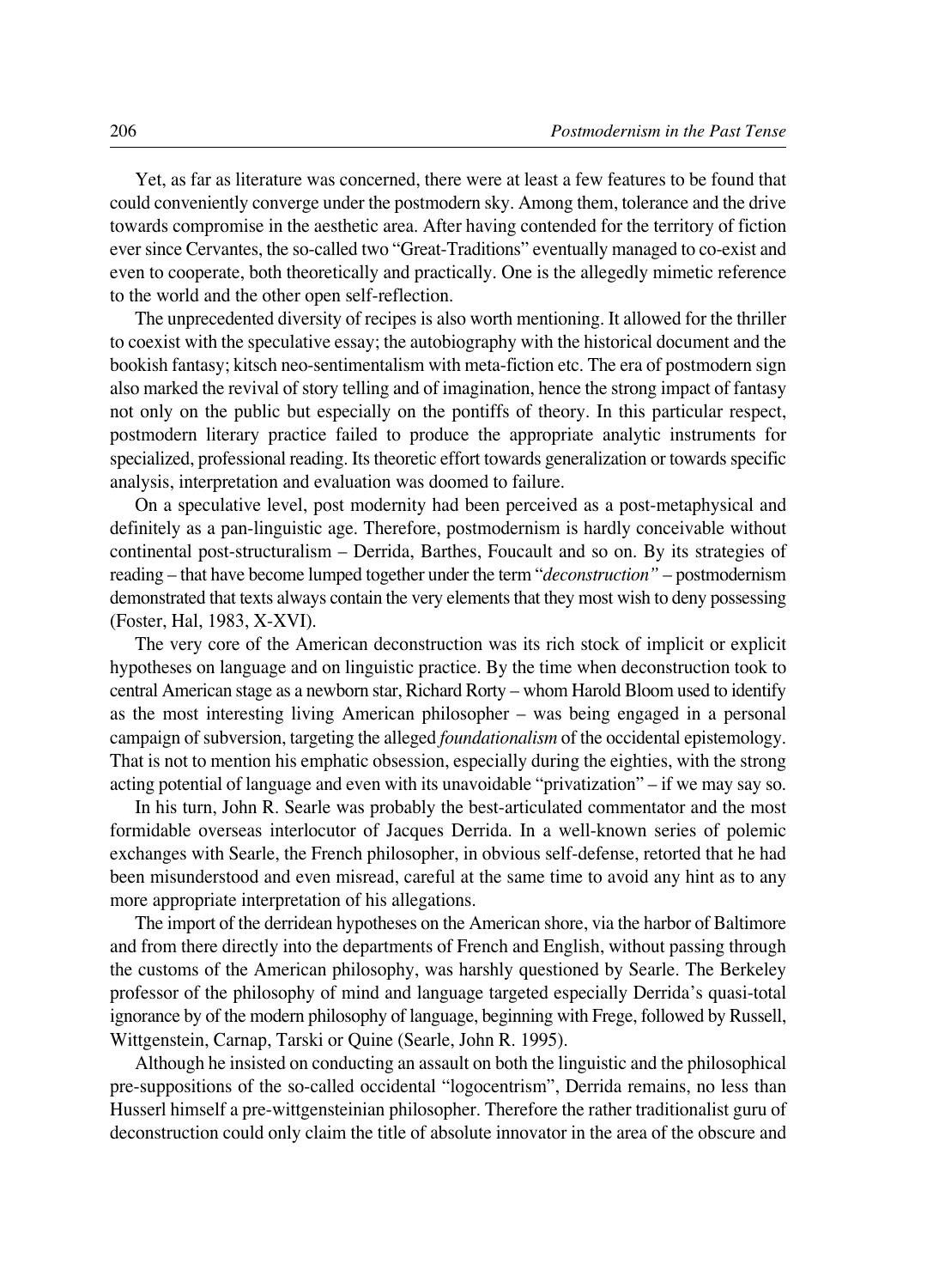over°metaphorized philosophical discourse. As Mihaly Szegedy°Maszak maintains, to translate Derrida into some languages isn't much easier than to recreate a poetic text.

To take another revealing deconstructionist case in point, for the pontifical deconstructionist Paul de Man the personal concept of *mere reading* continued to function as a milestone of what we might call an anti-theoretical theory. Paradoxically enough, it promotes a plain allergy to totalitarian theory that became itself the most totalitarian of dogmas. To be more specific, *mere reading* is a speculative device, so far removed from texts that their literariness becomes invisible and eventually irrelevant to the professional reader.

Paul de Man enormously overrates figurative potential of language pre-existing the process of production and reception of meanings (Mann, Paul de, 1983). These peculiar types of reading ended up by completely neutralizing any potential and actual difference between literary and non-literary texts, in particular that occurring between literary and philosophical ones. In any case, de Man displays an arrogant lack of interest in the specific objects of his interpretation – even when they happen to belong to poets as outstanding as Holderlin. As a principle, the literary, philosophical or scientific status of a text is absolutely irrelevant in comparison to its position as a device producing meaning.

The most interesting reactions to postmodernism or postmodernity belonged to the left side of the political arena. Interestingly enough, when it comes to evaluating postmodernism from a Marxist standpoint, the borderline that separates the waters coincides with the former Iron Curtain. Western leftists felt an attraction to the postmodernist contempt for canonized values and to its distrust of humanist-universalist narratives. The so-called postmodern complicity with the consumerist lifestyles evident in certain tolerance of kitsch caused a weaker reaction in the leftist spheres of Western Europe.

In Eastern Europe, on the other hand, postmodernism was perversely singled out as a symptom of the irreversible decay of late capitalism. By and large postmodernism was very different in each geo-political eastern area. A few distinctive features, which are hardly present in the Western sphere, were, however shared by all Eastern European postmodernisms.

One of these was the attitude towards the *Proletkult* and towards the forced ideologisation of national cultures, after the soviet take over of Eastern and South-eastern Europe. Bolshevism pretended to completely erase whatever existed before its advent. Its negativist and retorting strategy was in fact just as violent as the European modernist radicalisms of all colors and flavors. Communism introduced itself as the strong politics of modernization, to be extended from industry and agriculture to people and their fundamental values. Almost everything about communism was striving to be *New*: the New industry, the New economics, the New ruling power, the New social relations and first and foremost the so-called and over praised New Man.

As far as The Communist Manifesto is concerned, among the researches there is agreement that it is, I quote:"the founding text of an internationalist political modernism, now over one hundred and fifty years old" (Osborne, John, 2000, 63).

Ever since the beginning, the culture of capital has been identified as the systemic instantiation of a Mephistophelean spirit of negation. What is the *Communist Manifesto* in this context – in which "the sorcerer" of modern society has regained a certain crucial measure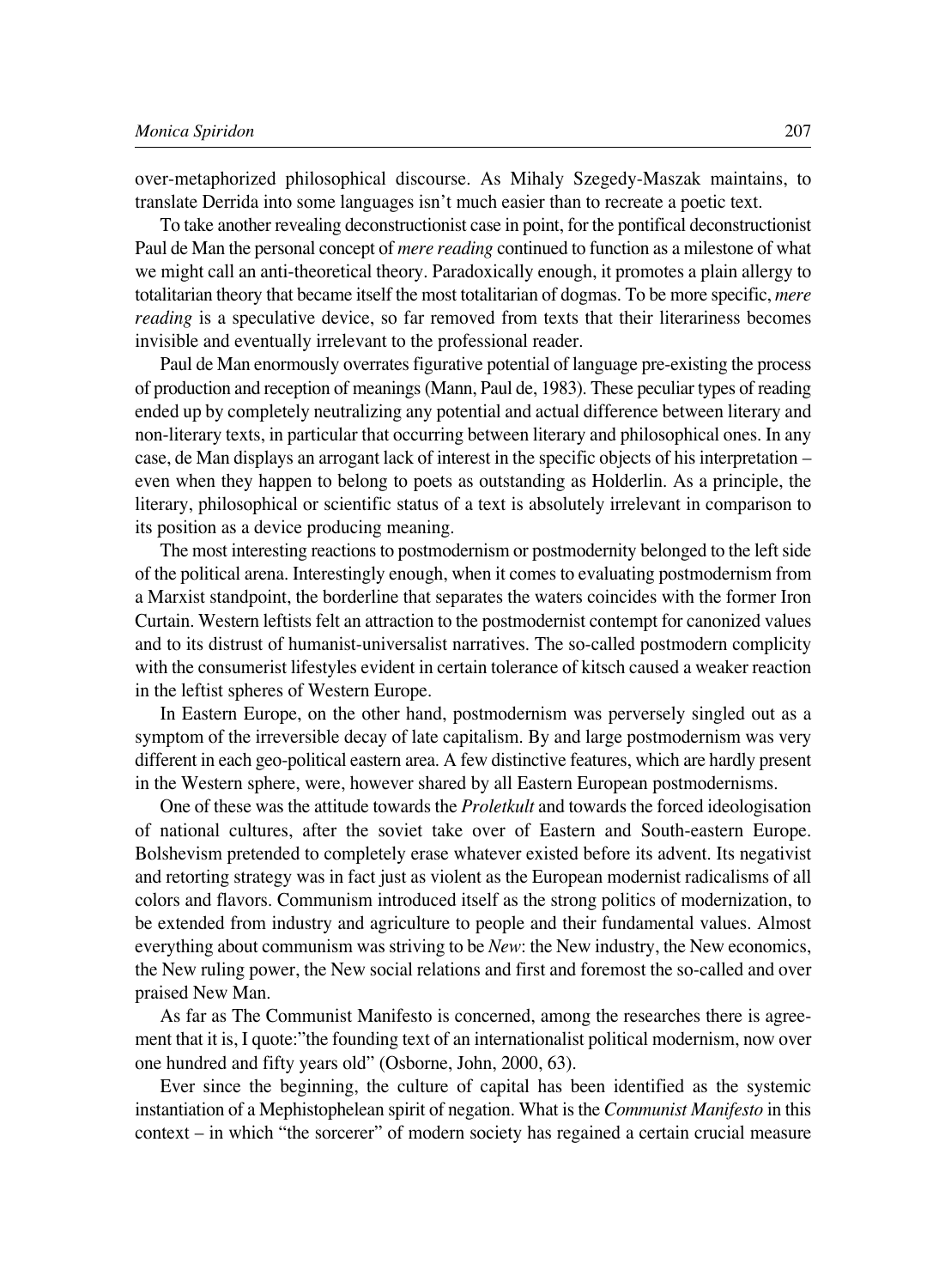of control over its powers – but, as Berman puts it " the Archetype of a century of modernist manifestos and movements… the first modernist work of art" (Berman, Marshall, 1982, 89).

*The New order and the New Man* who was supposed to bring it about were to be followed by a *New Literature* as well. A literature which succeeded in getting rid of all its traditions and should search for new standards, new canons, new criteria, new genres and forms, new themes and new styles of expression. The renewal of realism was also included in this overall remodeling plan: "socialist realism" was born as a result and what it had in common with the former vanguards were the nonconformist anti-bourgeois radical options.

In Romania, for instance, efforts to recapture the "vanguards tradition" from between the wars were evident for a short period of a so-called "thaw" between 1965 and  $1971$  – the year when Ceausescu launched his Cultural Revolution "*à la chinoise*". It was in this context that the postmodern theme emerged in the Romanian intellectual milieus of the early eighties. The youngest writers of the eighties – the " textualist generation", who had had taken advantage of the conjunction between French textualism and some western leftist, even Maoist ideologies – started to claim in retrospect by the end of the decade, a postmodern drive. Their debut as postmodernists was an articulated effort to recapture and revamp whatever was worth resuscitating in an alleged forerunner of local postmodernism. This was the beginning of an interesting game between the writers and the ruling power and its censorship. Eventually they were stigmatized as pro°American, decadent, cosmopolitan, bourgeois, western mercenaries. Simultaneously postmodernism became a fetish and succeeded in establishing strong links between literature and the other arts and cultural areas – such as architecture or urban studies.

Some East-Central European countries, especially in the last decade before the fall of communism, witnessed the spectacular advent of a "nominalist" brand of postmodernism: an emphatically theoretical program with little or no empirical application in literary production.

This was related to the attitudes towards Postmodernism adopted by Western versus Eastern leftist ideologues. It was in fact the reluctance of postmodern attitudes, options, rhetoric to adopt any of the prevailing Great Narratives that communist totalitarianism (especially in its most radical form in Romania) perceived as the greatest threat.

Despite the obvious lack of substance of postmodern literary production, the East European advocates of postmodernism instrumentalized it into an implicit retort to the communist agenda. The writers tried to question – at least on a theoretical level – the myth of the unique valid ideology, the worshipping of Marxism as the only coherent explanatory theory and as the true representative of contemporary humanism.

After December '89, in Romania the recaptured will to synchronize with the West gave Romania postmodernism certain impetus. The visible result was a sort of carnivalization of postmodernism as it acquired a somewhat vulgar appeal. It was in the early nineties that postmodernism became the synonym of everything good, enjoyable and holding favorable overall connotations. Students of humanities and social sciences paid little attention to any course, which did not feature in its title the "*passe°partout*" notion.

On a purely theoretical level, the imitation of feminist, post-colonialist, and multiculturalist discourses helped to keep the postmodern obsession alive, in a two way relationship of mutual lending and borrowing of "fancy" concepts. Similarly, the creative practices of the youngest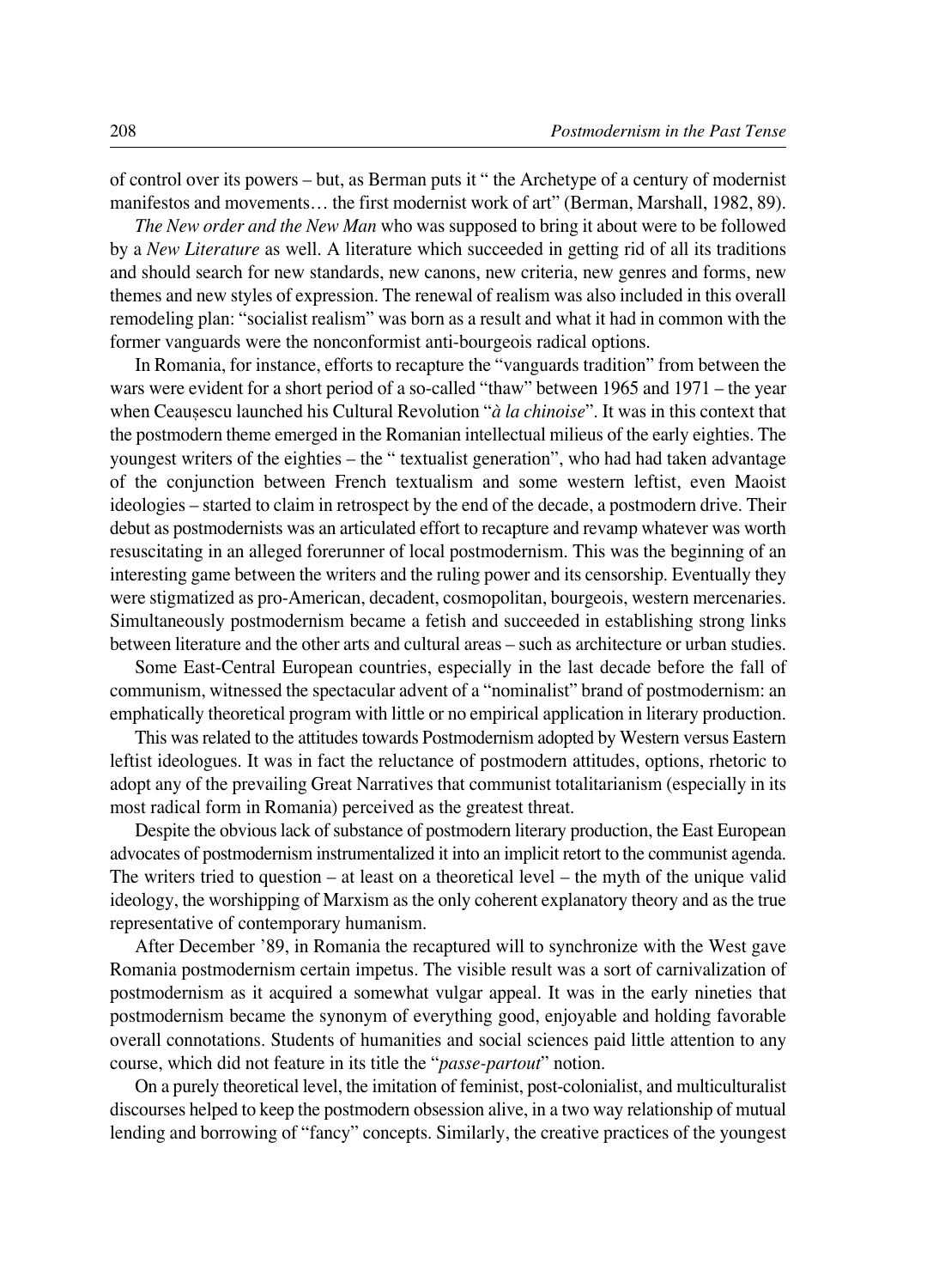generation of writers betrayed the early symptoms of the foretold death of postmodernism, whose twilight was drawing near with the end of the century and of the millennium.

No name has been found yet for the innovative practices that called themselves symptoms of a "new sensibility", allegedly nourished by the innovations in media and communication technology. Recent manifestos of this generation claim that the forthcoming literature will send the "vegetable garden metaphysics" along with the inconsistent fantasies of urban modernism and especially the emphatically self-reflexive "postmodern tradition" of the 80s straight into the rubbish bin of history.

Postmodernism has been, above all, a particular way of seeing, which resided on our contact lenses we see everything through for a while. Its only touchable manifestation is to be found in the very studies on postmodernity. Has our way of see changed of late?

Some tell tales facts encourage us to be acquiescent, mainly as a response to what appear to be new challenges, some of which are in fact new faces of the resurrected eternal dilemmas of literariness and of culture as a whole. At least the cultural output of the new media – the so°called "*mediagenic reality"*, the "*cyberspace"*, the *"virtual reality"*, *and "the hypertext" –* seems in bad need of appropriate analytic categories. A possible and desirable adjustment of the good old postmodern concepts was attempted but it didn't work. (Ryan Marie-Laure, 1999).

Some of the venerable "gurus" of deconstruction tried very hard to become the early prophets of the specific type of culture manufactured by the new media. Up to a certain point, the development of the so-called electronic writing was mistakenly considered a consequence and an illustration of the earlier hypotheses of Jacques Derrida and of Jean Baudrillard, regarding textuality, representation and the media. Nowadays and from a theoretically rigorous perspective, such attempts are as disputable as they are risky.

One branch of late post-structuralism was making great and constant efforts to keep up with the pace of the boom of computer based intellectual production. In this context, particularly Derrida and Baudrillard are publically self-appointed theorists of the new technologies. The abusive way in which Baudrillard assimilates VR (the Virtual Reality) as a hypostasis of the hyper-reality is becoming increasingly obvious. Starting with his book *America* (1986) the French theorist describes television and theme-parks such as *Disneyland* as ideal types of a distopic non-reality or of a third degree imaginated reality, a view which remains highly questionable. By the same token, Derrida redefines the category of virtuality for his own use especially in his various commentz on spectral realities or on hallucinatory substance of some political representations, in a manner than could – and it did – stirr the sarcastic reactions of some professionnals specializing in the area.

Even the above cursory remarks on the situation warn us against the risky equivalences between virtual reality (VR), on the one hand, and the spatial dimension of the visual reality, on the other. The most dangerous temptation is the inference of axiomatic affinities between electronic writing and the postmodern aesthetics. Alternatively, to put it differently, most dangerous is the hypothesis of a direct relation between the postmodern theories and the electronic textuality.

I must confess it is appealing to approach literature in the framework of dichotomies such as linearity versus spatiality; the text as an experience of profoundness versus the text as an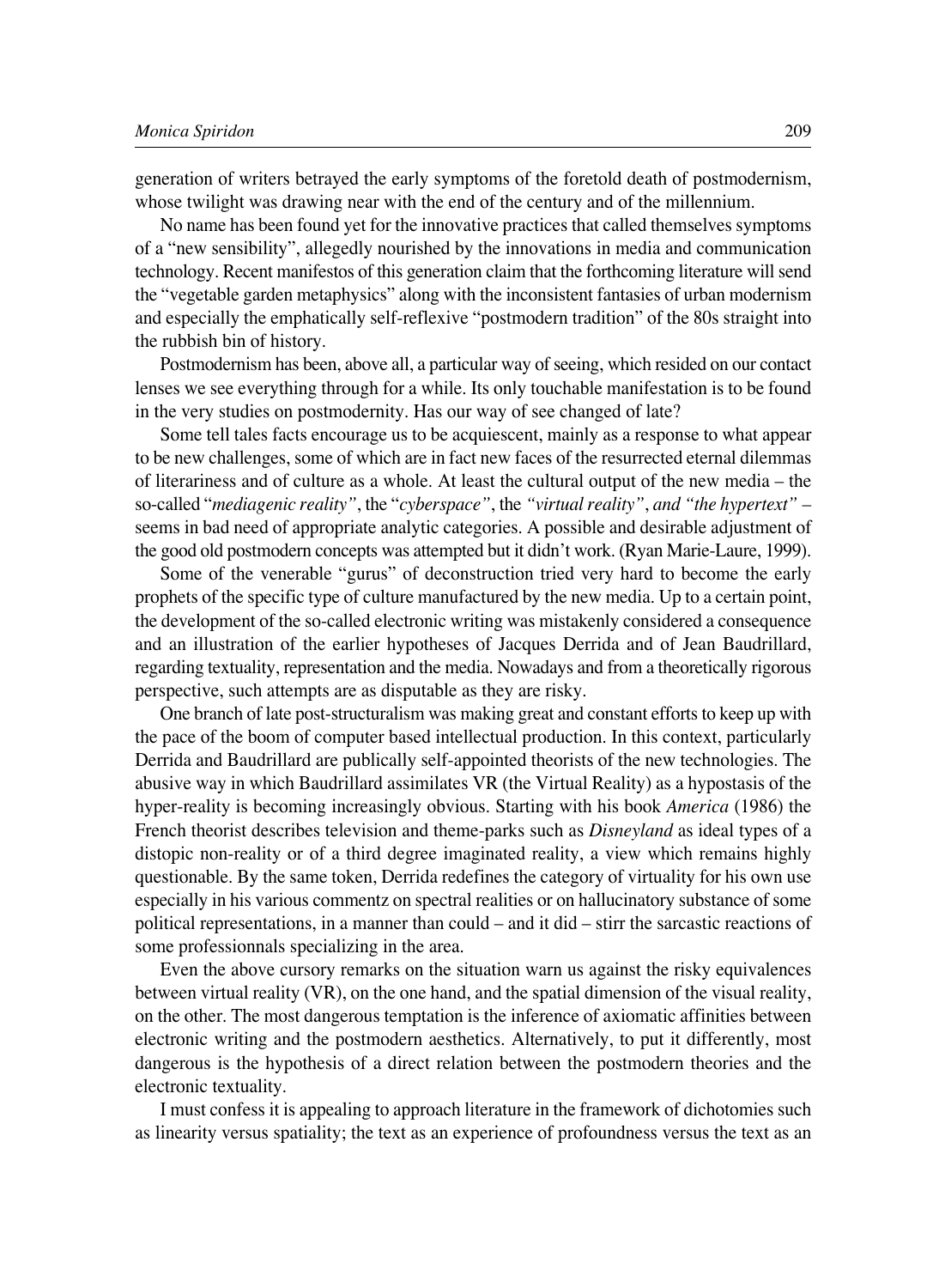experience of surface; hermeneutic depth versus surfing, the hierarchical versus the free structure of the text, order versus chaos, continuity versus fragmentation and so on. The next step is to proclaim the equivalence of every second element of the oppositions above as converging symptoms of postmodernity and of the electronic textuality.

Unfortunately on closer scrutiny the presupposition that the borderline between modernity and the printed text, on the one side, and postmodernity and electronic textualism, on the other passes in between these two antinomic series is as inaccurate as it is deceptive – no more, in fact than a mere fallacy. As a matter of fact, the new means of communication are playing on both teams and, when examined from this point of view they appear to be complementary. At this point a "Chicken or the Egg" question becomes unavoidable: Are the new concepts generated by the new technologies best fitted to the preexisting postmodern literature? Or is it the other way around is this type of literature stimulated especially by the devices of modern technology – as the novels of Thomas Pynchon or of Don DeLlilo in particular seem to suggest?

Talking about *Avant°sensibility, Mediascape, Mediagenic Reality, Information Superhighway* we have to bear in mind that every time new faces of very old dilemas of language and literature re-emerge automatically. (Landlow, George, P. Delaney, Paul, 1993).

The very concept of virtuality provides a case in point. Its destiny bears the mark of an old manicheism, whose roots descend towards the scholastico°aristotelian bynome *in actu* versus *in potentia* , both present in the two faces of the reputedly postmodern virtual space: on the one hand the counterfeit (the product of "to fake") and on the other the simulacrum, the illusion, the specular reflection, the endless generation (the product of "to make").

Another slipery concept tentatively appropriated by postmodernism, *Cyberspace*, had a spectacular carrier in the most unexpected cultural areas – strating with art theories and finishing with advertising or with the columnist discourses. Very few really know that we are dealing with a mere epistemological metaphor coined by the writer William Gibson in the early eighties, in a famous paragraph of 33 words, placed on the 3rd page of the first novel of the trilogy that includes *Neuromancer* (Gibson, William, 1984)*, Count zero* (Gibson,William,1986) and *Mona Lisa Overdrive* (Gibson, William*,* 1988). Later on in a famous and often quoted public statement the novelist himself made a revealing remark concerning the spatial substance at which his concept was pointing: *"There is no there, there."* Free of any cultural tradition the empty recipient of this concept has since the very beginning functioned as a pure virtuality or as a dream catalyst. In fact, almost the completely terminological bunch that has its sources in Gibson's book has a rich ludic dimension. Its potential is to highlight the hidden theatrality of the world produced by the computers, playing on the double meaning of the word *performance.*

According to one of the leading figures of the "Avant-Pop", an alleged successor of postmodernism:

"Most of the early practitioners of Postmodernism, who came into active adult consciousness in the fifties, sixties and early seventies, tried desperately to keep themselves away from the forefront of the newly powerful Mediagenic *Reality* that was rapidly becoming the place where most of our social exchange was taking place. Postmodernism found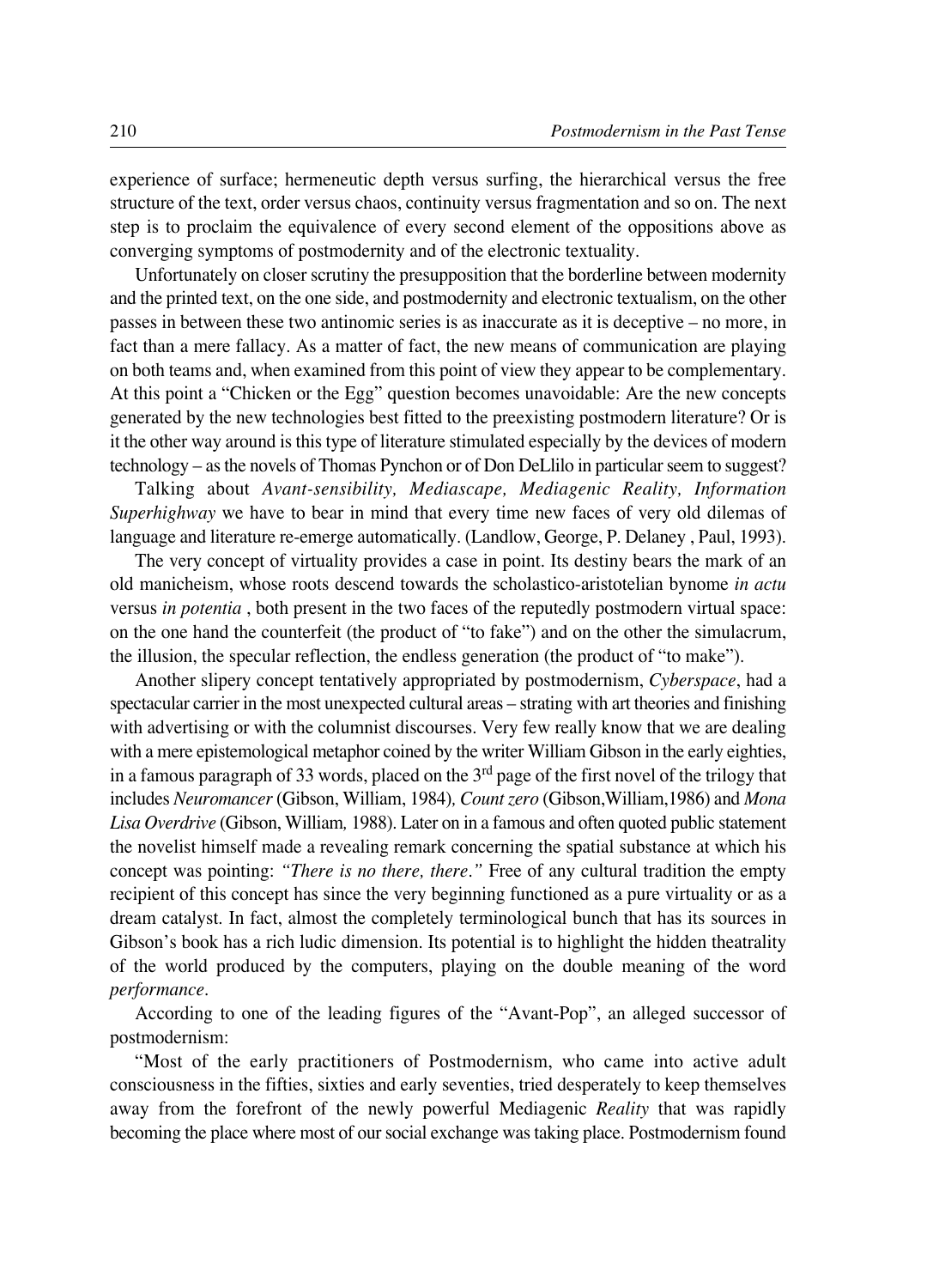it overtaken by the popular media engine that eventually killed it and from its remains, Avant-Pop is now born." (*America*. Mark, Lance Olsen. 1995, 11).

As a matter of fact, the effort to identify new patterns of significance in the electronic literature – called by some "postmodern" – can be seen as the last episode of a quest as old as European culture itself. During its different ages, the European culture asigned the mission of symbolizing the ideal Model of the wholeness to one type of cultural product after another. In the Middle Ages it was *The Cathedral*; during the Enlightenment it was the *Encyclopedia;* for modernity it was *the Book* of Mallarmé – and may be the novel of Proust, in itself a verbal cathedral, as the author himself seemed to suggest in his essays on John Ruskin; for Postmodernity it was the *Endless utopian intertextuality* where even the tyniest part reflects the structure of the whole.

This kind of endless textuality requires a theoretically unlimited interpretation and postmodernity abused of this concept in every possible respect., especially due to its devices of *mere reading.* In the early nineties, this type of abuse is identified by Eco as "*overinterpretation"* and closely questioned in his public and published dialogues with Jonathan Culler, Richard Rorty and Christine Brook-Rose.

According to Stefan Collini, the editor of Eco' exchanges with the above-mentioned theorists, he thus expressed his protest against what he sees as the perverse "appropriation of the idea of unlimited semiosis" (Eco, Umberto, 1992, 8).

The necessity of setting axiomatic limits – whether they be communitarian, historic or both – is by no means new – especially not after the appearance of reader-oriented interpretation theories and their variants, including that of the Konstanz School. The leader of the latter, Hans Robert Jauss was relying strongly on a certain amount of authority of interpretive communities, which postmodernity has regarded with reluctance as oppressive instances. How can Eco succeed in riding his boat between Scylla and Charybda?

His first move was to challenge the allegedly postmodern anthem "Everything goes!"

"I have however decided that is possible to establish some limits beyond which it is possible to say that a given interpretation is a bad and far-fetched one. As a criterion, my quasi Popperian structure is perhaps too weak, but is sufficient in order to recognize that it *is not true that everything goes.*" (Eco, Umberto, 1992, 144)

Eco's next step is to prove that there are several "degrees of acceptability of interpretations" (Eco, Umberto, 1992, 149), although, as a rule, people are using texts for implementing the most daring deconstructions.

Where do these degrees of acceptability come from? Howe do these criteria of evaluation work and are the interpretive communities implicitly following their guidelines?

A global and convenient answer is that we should put ourselves in the shoes of all previous interpreters; this is because every new interpretation automatically challenges any previous interpretation. Consequently, we are left to adopt the standpoint of "the history of the text's interpretations".

It is this history that provides us with the required degrees of certainty and uncertainty, some of them deeply rooted in a philological ground. There is a strong degree of certainty that Homer wrote before Dante. Based on this collective certainty Eco can argue "that the Homeric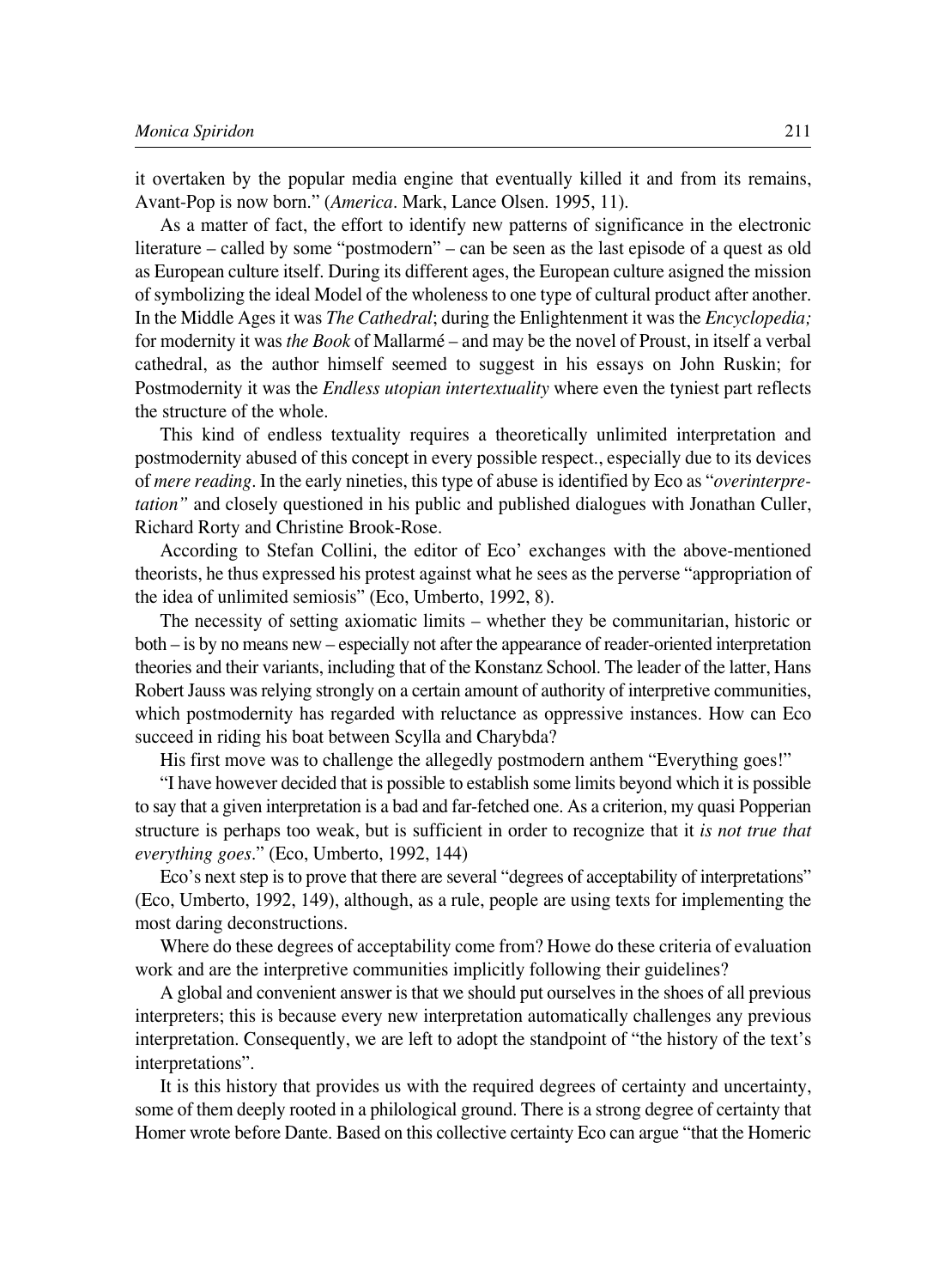texts were produced before the Divine Comedy and that it is difficult to interpret them as the intended allegory of the Passion of Christ." (Eco, Umberto, 1992, 150)

This suspicion towards the reputed infinity of free, deconstructionist-like interpretation is only one of the symptoms of an ongoing syndrome of over saturation. As always the flexible and versatile Eco is in vanguard and, this time, the vanguard is 'past-post-modernist'.

## *A Few Conclusive Remarks*

After performing a requiem for the memory of postmodernism, in the process of being written, note by note, before our very eyes, on the music of contemporary culture, what can we expect follow up?

One possibility is a particular brand of revival and renewal of spirituality in all its possible dimensions and acceptions. Science is right now taking a u-turn towards cooperation and complementarity with all transcendental areas. By working together with those, responsible for the aesthetic and religious languages an acceptable distribution of the functions assigned to every one of these intermingled levels of reference should take place.

A key question still remains: where is the cornerstone of this comprehensive order to be found? Modernity relied on innovation and its *mot d'ordre* was in all respects *The New.* The postmodern negation was "*revisiting, memory and revival of everything already existing*". Both were driving in their own direction and both were playing the card of exhaustion. To go ahead the next trend will be in bad need of a foundation, a starting point, and a cornerstone. We can only presume that these will be searched and found in a beyond, a transcendence of meaning. What kind of "Beyond" or "Transcendence"? Perhaps an aesthetic and ethical one.

This axiomatic of beyond asks for a radical hermeneutic turn of all cultural – be they scientific, religious, artistic or literary – discourses. (Vattimo, Gianni, 1994, 42-56). The twenty-first century already seems to take a keen interest in a meaningful human life – the real and the transcendental ones. To approach it approaching it efficiently requires a committed integration of the aesthetic, the ethical, the historical, the formal and the spiritual dimensions of the manifold human creation.

For literary meta-discourses this implies a renewed interest in the dynamics, in the inertia and in the destiny of literary forms, in a significant connection with the languages and techniques of the other entire sister arts. And, first and foremost a redefinition of the context and a new dignity for the explanatory horizons of literary histories.

In a peculiar way Postmodernism was an Apocalypse – a last judgment of all the previous traditions. In the area of symbolic production, the end of the century and of the millennium overemphasized dramatically this eschatological feel.

After the death of postmodernism, in the aftermath of the required penitence and punishment, a new life is bound to arise.